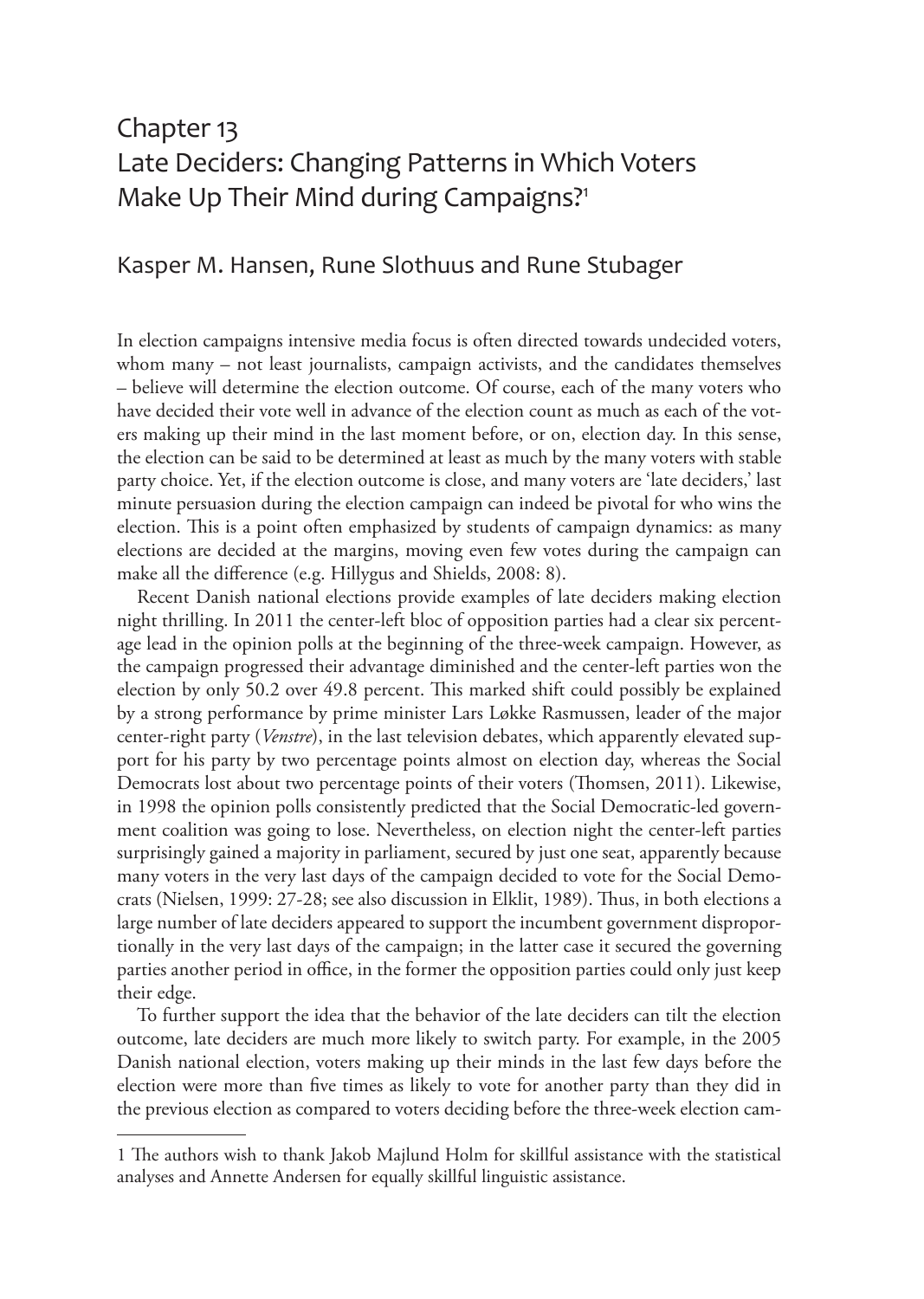paign began (Hansen et al., 2007: 82). This inclination explains why late deciders can be pivotal to the outcome of an election.

However, despite their importance to election results we know little about the behavior of late deciders and what determines being a late decider. For example, do the undecided voters, like the above examples tend to suggest, end up giving the incumbent government the benefit of the doubt? How do socio-demographic characteristics such as age, gender and education influence the tendency to decide early or late and what role do factors such as political involvement play? Answering such questions will allow us to ascertain whether, as some pundits seem to assume, late deciders are confused citizens with low levels of political and other resources or rather carefully considered, resourceful citizens that weigh the alternatives on offer in the election before making an informed decision on Election Day. Moreover, in Denmark as in other countries the group of voters deciding during the campaign is growing over time (Bengtson et al., 2011) and, as we will show, this trend continued through the 2011 Danish national election. The analysis conducted is dynamic in the sense of asking: Has the growing number of late deciders changed the effect that important socio-demographic and political variables have on the likelihood of being a late decider?

To illuminate these questions, we draw on voter survey data as captured in the Danish National Election Study over the 40-year period from 1971 to 2011. We define 'late deciders' as voters who say they make their final voting decision during the period between an election is called and election day, in Danish national elections typically a three-week period. This measure potentially gauges many aspects of the vote decision – including the decision to turn out, party choice and candidate choice – and hence provides a broad measure of when the voter made his or her final decision (Fournier et al., 2001, 2004).

We focus our investigation on the effect on being a late decider of three socio-demographic variables: gender, age and education. Young voters can be expected to decide later than older voters because as people get older their political orientations, including party identification, typically crystallizes. Thus, older voters might be more certain and more habitual in their vote decision and less susceptible to persuasion. It is, however, an open question how this evolves over time (e.g., whether there is an increasing number of late deciders also among older voters over time). Likewise, it is an interesting question whether the political mobilization of women has narrowed – or increased – a possible gender gap. We include education in order to see how this central resource affects the time of decision and how this might have changed over time.

We also explore the effect of three political indicators: political interest, political discussion and extreme/non-extreme political views. The first two variables can illuminate whether level of political involvement differentiates between late and early deciders. The latter variable is an indication of ideological position where it can be expected that those with extreme political views will have an easier job deciding which party to vote for because their choice might be clearer as compared to moderates, who typically have more parties to choose from within short ideological distance as the party space is more crowded around the middle of the political spectrum. Again, it is interesting to assess whether differences on these political variables have changed over the 40 year period we are studying.

In the next section, we present and discuss the overall trend in the proportion of late deciders in Danish elections along with an investigation of the existence of any tendency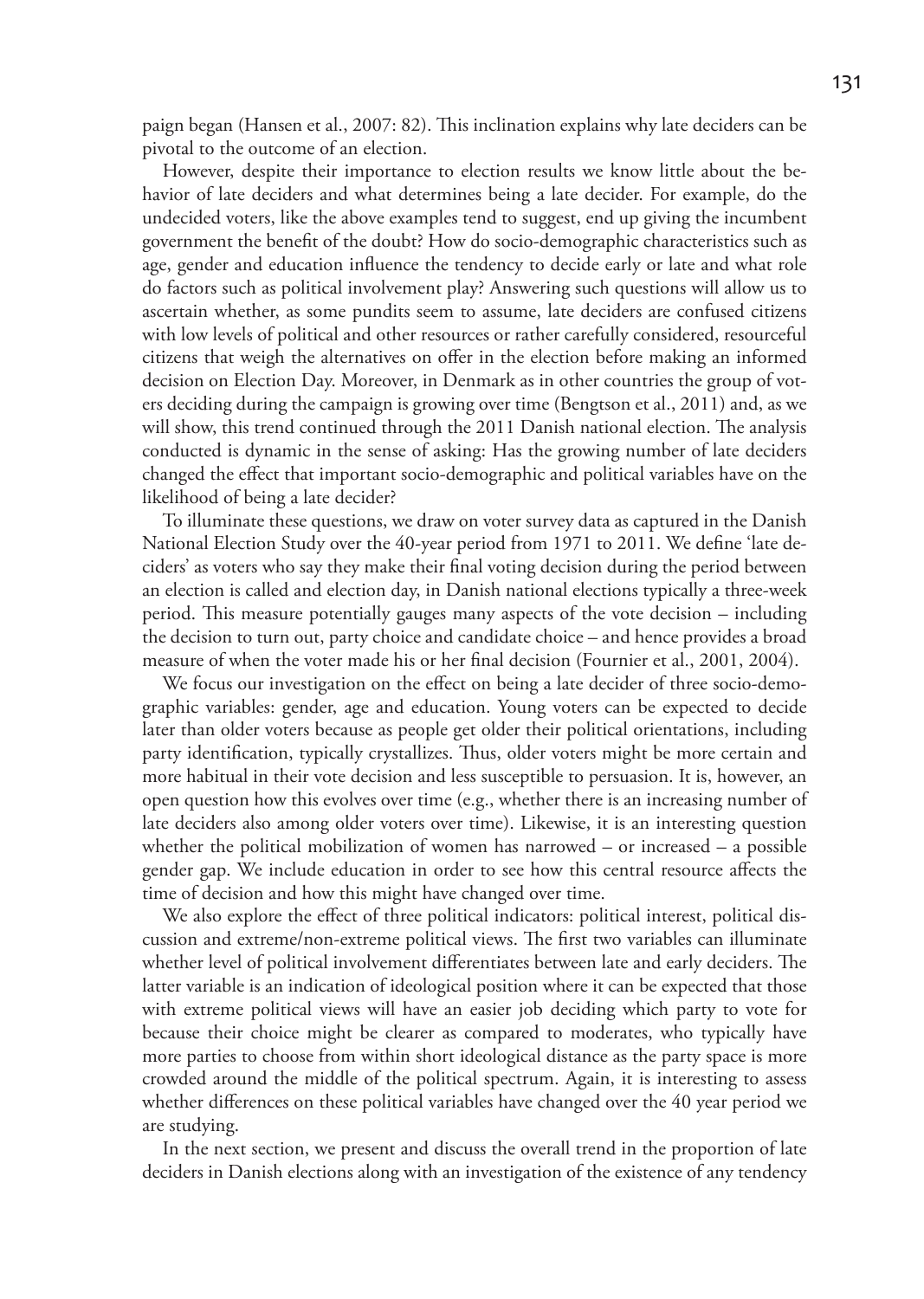for late deciders to favor the incumbent government over the opposition. Subsequently, we investigate the effect of the socio-demographic and political variables on the likelihood of being a late decider.

## An increasing trend, but unclear party political implications

Figure 1 presents the development over the years in the proportion of late deciders. The figure shows the increasing trend that has also been noted in the other Nordic countries (although still at a lower level, cf. Bengtsson et al., 2011). The increase has come in two steps: 1973 and the 2000s. Thus, from a rather low level of 15 percent in 1971 the proportion jumped at the landslide election of 1973 where 33 percent of the voters postponed their decision to the election campaign. Even though the figure dropped somewhat again at the 1975 election, it seems fair to say that 1973, also in this respect, was a bellwether of things to come in the following decades. During the following more than 30 years, however, the proportion of late deciders hovered between 20 and 30. Only in the 2000s did it begin to rise again and the 2005 election was the first since 1973 to register a proportion in excess of 30 percent. The rising tendency has continued through the 2011 election where it hit the highest level so far recorded with 44 percent.

In itself, this trend is highly noteworthy as it may have important implications for the functioning of Danish democracy. One possible implication can, immediately, be investigated in Figure 1: the party political preferences of late vs. early deciders. Thus, as noted, recent Danish political history has seen two examples (1998 and 2011) of incumbent governments winning a large share of the late decided votes. Figure 1 reveals that

Figure 1. Percentage late deciders and voting for the incumbent among early and late deciders, 1971-2011



Source: Danish National Election Study, 1971-2011. See text for coding of variables.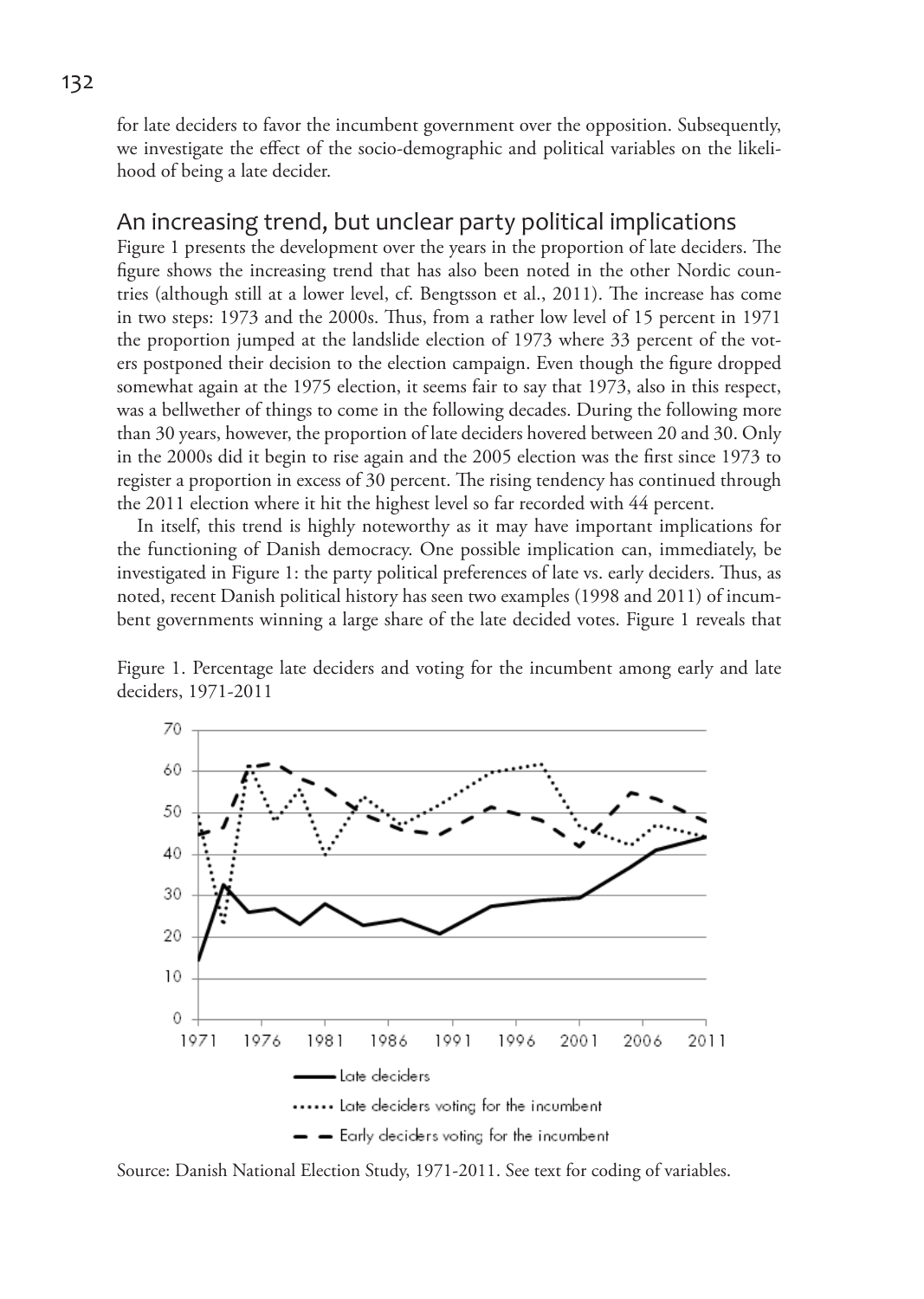this is no consistent trend, however. Thus, from the two curves depicting the percentage votes for the incumbent government (including its supporting parties, cf. Green-Pedersen and Thomsen, 2005) among late and early deciders we can see that, overall, there is no stable tendency for either group to consistently favor the incumbent. If we disregard the volatility associated with the anomalous 1973 election, the two curves do, however, show an interesting tendency for the Social Democratic-led governments in the 1990s to benefit from a rather large share of the late decided votes up until the 2001 election where the differences between the two groups reverted to the low level that characterizes most of the period. One interpretation is that the Social Democrats were more successful in mobilizing their electoral base during campaigns in these elections, but another would be that more of their voters where in doubt about their vote choice until the last minute.

### The socio-demographic roots of late decisions

Useful as it is to examine the development of the share of late deciders and their voting behavior, a fuller understanding of the late decision phenomenon requires us to look into the causes of it, that is, to examine which factors induce or prohibit late decisions. To that end we have estimated a series of binary logistic regression models with late vs. early decider as the dependent variable. Following a standard 'funnel of causality' framework (Campbell et al., 1960), the models were estimated in three steps: Model I included only gender and age, Model II added education while Model III added political interest, extent of political discussions, and political extremity.2 We estimate all three models for each election to keep track of possible changes in the effects of the independent variables. This, however, produces a very large number of difficult-to-interpret coefficients. Therefore, we rely on predicted probabilities to convey the results of the analyses. The predictions, presented in Figure 2 below, are based on the models in which each variable first appears and the values of all other variables have been kept at their mean.<sup>3</sup>

Looking first at the socio-demographic variables we can see that age (in the upper left corner of Figure 2) has the expected effect in the sense that older voters throughout the period have a considerably lower likelihood of being late deciders than younger voters (we show the predictions for 25 and 65 year-olds). The difference hovers around 20 percentage points through the years, thereby in all likelihood showing the effect of the habitual component of voting behavior as well as the increased experience with voting that comes with higher age.

<sup>2</sup> The variables were coded as follows: gender: male/female; age: measured in years; level of education: elementary school up to nine years, elementary school ten years/*realeksamen*, high school; household income (recoded 0-1); occupation: self-employed, higher salariat, lower salariat, skilled workers, unskilled workers, students, outside the labor market; political interest: recoded 0 'not at all interested' to 1 'very interested'; extent of political discussions: recoded 0 'no discussions' to 1 'discussion with friends, family, and colleagues'; and political extremeness: distance from the mean placement of all voters on 0-1 left-right scale (prior to 1979 distances are ascertained on the economic values scale used by Stubager, 2003).

<sup>3</sup> This also applies to the categorical variables, thus implying that the predictions are based on non-existent 'persons'. This procedure has the advantage of providing an average picture of the effect of the variable in question.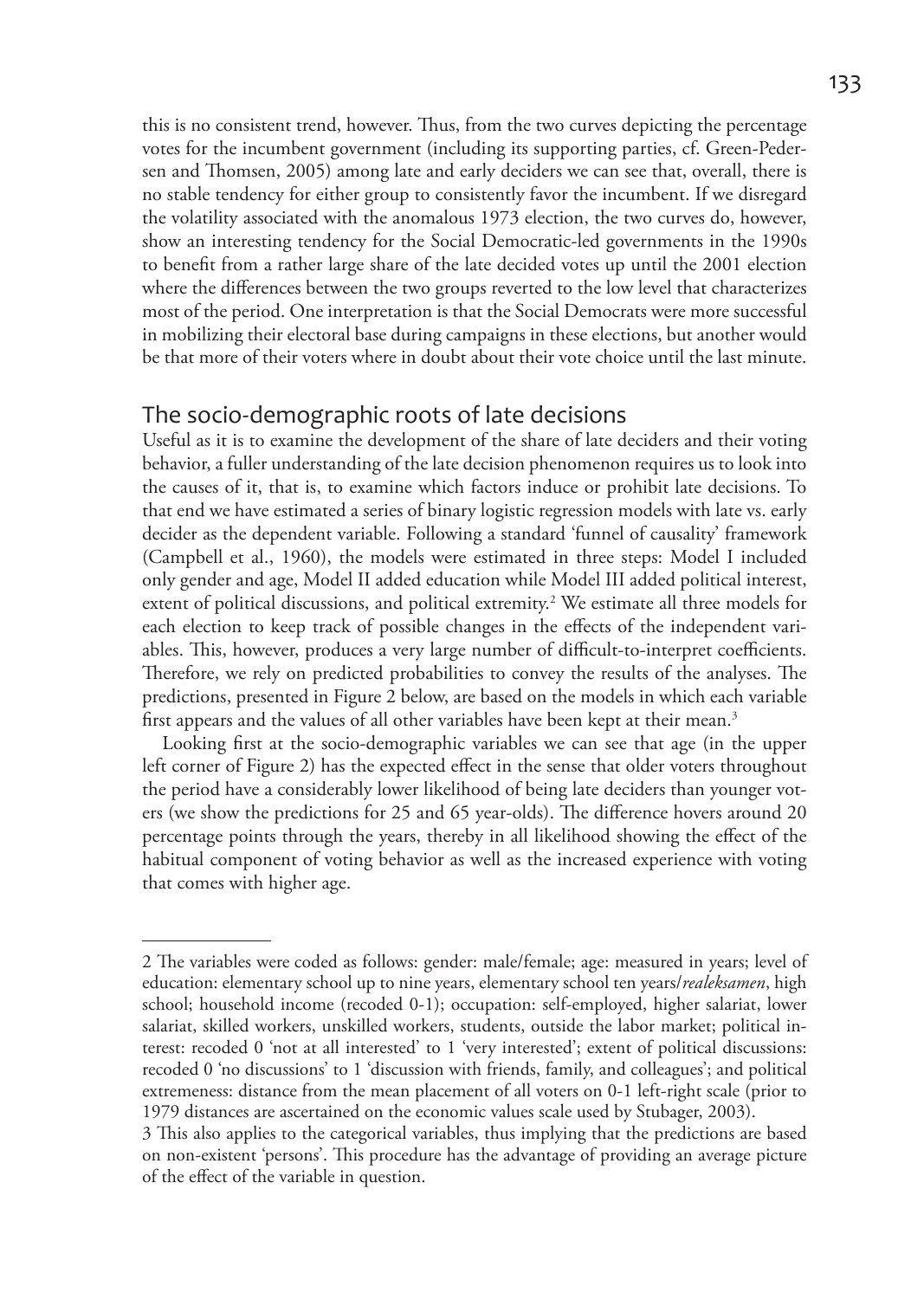

Figure 2. Predicted probability of being late deciders for selected voter groups, 1971- 2011. Percent

Source: Danish National Election Study, 1971-2011. See text for coding of variables. Predicted probabilities are based on the models mentioned in the text.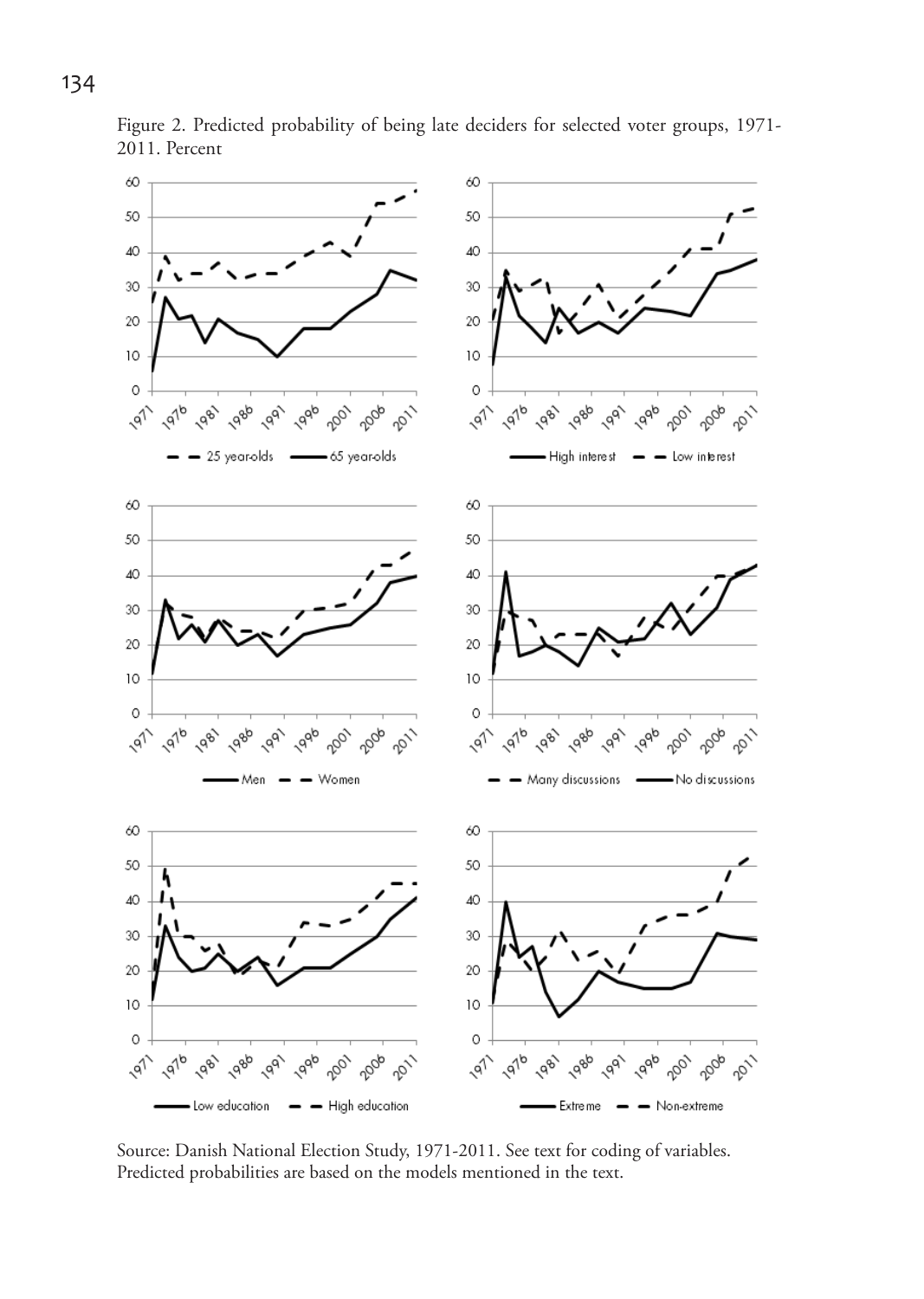The effect of gender, for its part, is much weaker. In the second panel in the first column in Figure 2 we observe that men and women were about equally likely to be late deciders up until the 1990 election, and that from that time onwards, a small but consistent gender gap has evolved as women are some 5-10 percentage points more likely than men to be late deciders. While this difference between the genders does not in itself reveal its causes we may speculate that it has to do with the tendency, also found in studies of political knowledge, for men to be more self-assured in political matters (Hansen, 2007; Luskin and Bullock, 2011).

The last panel in the first column of Figure 2 contains the plot for education (we show the predictions for people with no more than nine years of school and for those with a high school exam). The panel contains a very interesting picture that speaks directly to the debate about the democratic consequences of the increasing number of late deciders. Thus, contrary to many speculations the figure shows that high school graduates have, bar a short period in the 1980s, consistently been more likely to be late deciders than voters with up to nine years of school (the two groups differ by some 5-10 percentage points). This finding is remarkable as the effect shown does take into account the fact that there are relatively more young voters with higher levels of education. Taking into consideration the higher level of cognitive resources that comes with higher education, this result indicates that late decisions may, to some extent, be seen as reflecting more careful consideration than confusion on behalf of the voters.

# The political and motivational roots of late decisions

Turning now to exploring political factors that might explain late vote decisions we can further illuminate whether late decisions are driven by resourceful or haphazard considerations. As seen in the upper-right panel in Figure 2, voters with low political interest tend to decide later than those with high political interest, when we control for the other variables in the model. This difference exists across most of the years and even increases over time. The result follows the general expectation from campaign studies that highly interested voters know well in advance of the campaign what to vote and thus rely less on campaign information. Rather, the campaign activates and mobilizes latent partisan predispositions among the highly politically interested voters, which reinforce their precampaign vote choice (Holbrook, 1996: 18). Campaign effects are, consequently, more likely to play a role among the less interested voters.

In contrast to political interest, political discussion with friends, colleagues and family does not affect whether voters decide late or early (see the middle-right panel in Figure 2). The reason might be that early and late deciders engage equally in political discussion, though for different reasons. Late deciders might search for information that can help them decide or, for some citizens encountering opposing views in discussions with others might further delay their vote decision. Early deciders might just be reassured by discussions about the vote choice they have already made and might engage in discussions to convince others to vote as they do. Regardless of the specific mechanisms underlying the lack of influence of political discussion on time of vote decision, these findings cannot be taken as a sign that late deciders generally are less engaged in the campaign.

Finally, as the lower panel in the second column of Figure 2 shows, the most extreme on the left-right scale persistently, and increasingly over the years, tend to make up their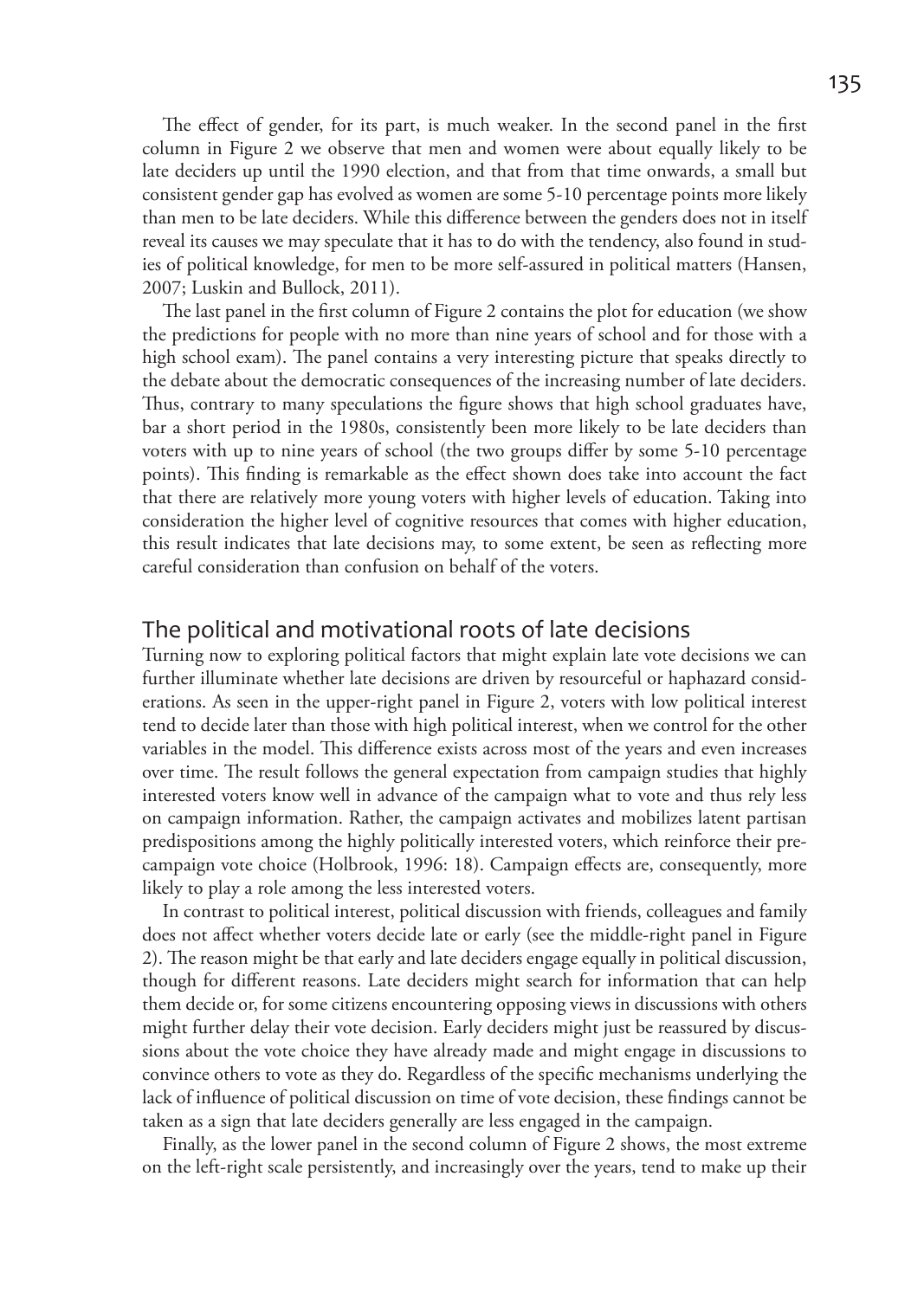minds before the campaign. That is, voters placing themselves to the extremes, be it far left or far right, make their vote decision earlier than voters who place themselves as ideological centrists. This finding makes sense as the middle of the political spectrum is crowded by more parties and hence centrist voters can have good reasons to consider more party alternatives and for this reason make up their minds closer to the election. Moreover, centrist voters often have less strong attitudes and therefore it might be less important to them which party they vote for. These reasons, too, suggest that late deciders should not *a priori* be considered less thoughtful voters.

#### Conclusion

The analyses above have shed some light on the growing group of late deciders. Thus, we have found that low age, female gender and higher levels of education seem to induce voters to postpone their vote decisions to the campaign period. Further, low levels of political interest and centrist ideological position also tend to increase the likelihood of a late vote decision, whereas the amount of political discussion does not appear to have any influence on the timing of this decision. The effects of these variables conditioning time of vote decision have consistently become stronger over time, at least since the 1990 election. Then again, the analyses also showed that there is no consistent trend of late deciders voting for the incumbent government. However, an additional analysis (not shown) did show a tendency in the period from the 1994 election to the 2011 election of more late deciders among supporters of the left. This might be caused by a stronger and later mobilization on the left during campaigns, but also suggests that voters on the left decide later than voters on the right, indicating that the campaign was more important for parties on the left during this period.

The growing number of late deciders also suggests that the importance of election campaigns has increased. As there are more votes to compete for, political parties have greater incentives to engage in intensive campaigning. The increased importance of election campaigns does not imply, however, that parties face less intensive competition for votes between elections. Rather, the larger proportion of volatile voters has intensified partisan competition in general. In a wider democratic perspective the results also provide important new information. That is, given that higher education and ideological centrism both promote late vote decisions, and that late deciders are no less prone to engage in political discussion during the campaign, it is difficult to find support for the perception that late deciders should be confused or even incompetent voters, as is sometimes implied in public debates. In this light, the increasing proportion of late deciders in the electorate gives less cause for worry than some pundits seem to assume.

#### References

- Bengtsson, Åsa, Kasper M. Hansen, Ólafur. Þ. Harðarson, Hanne Marthe Narud and Henrik Oscarsson (2011). Voters and the Election Campaigns: Late Deciders Who Are They? Chapter 7 in *The Nordic Voter: Myths of Exceptionalism.* London: ECPR Press.
- Campbell, Angus, Philip E. Converse, Warren E. Miller and Donald E. Stokes (1960). *The American Voter*. Chicago: University of Chicago Press.
- Elklit, Jørgen (1989). Opinionsmålinger og valgresultater, pp. 84-106 in Jørgen Elklit and Ole Tonsgaard (eds.), *To folketingsvalg*. Aarhus: Politica.